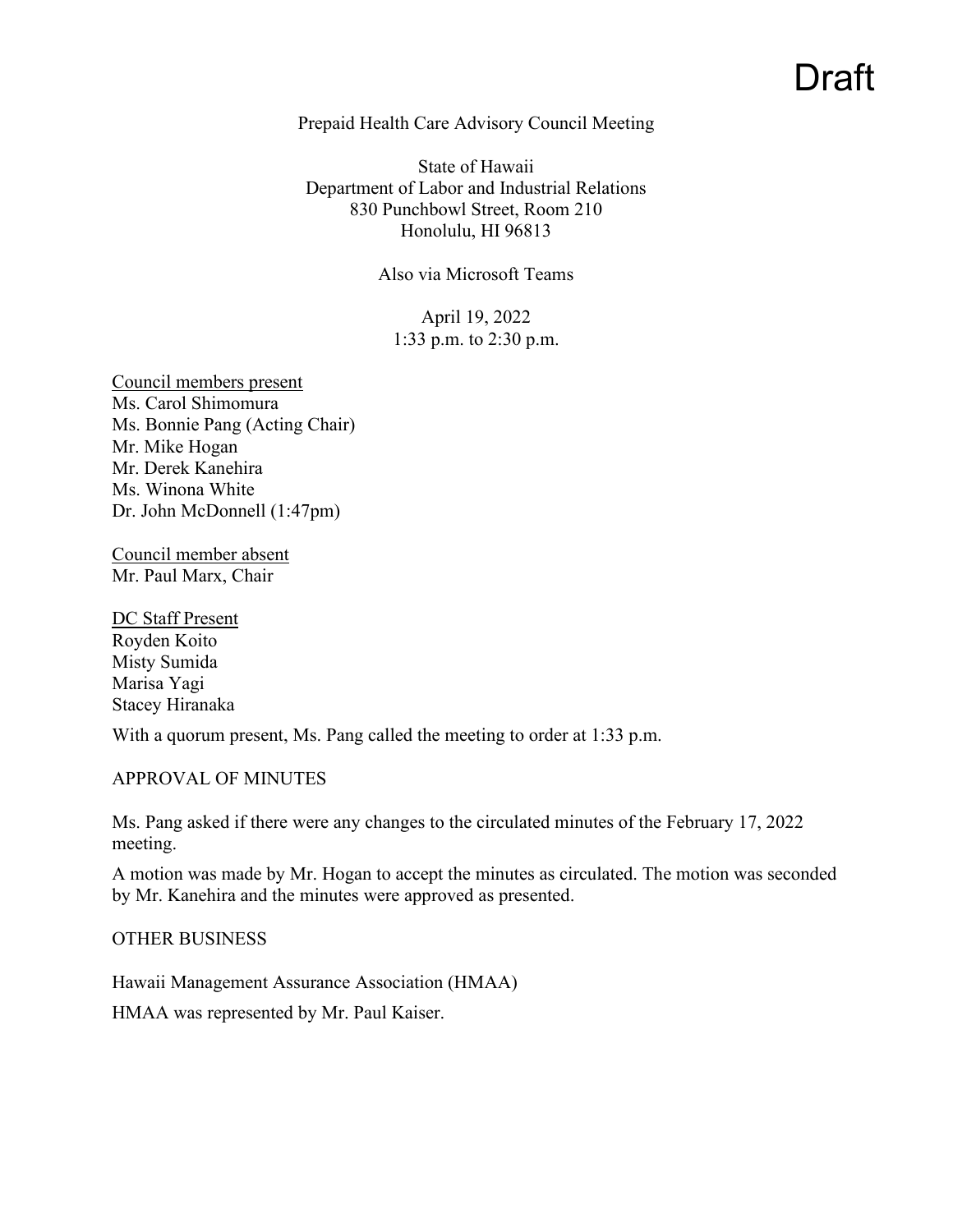## **Option Plus One**

HMAA informed the Department of changes made to the plan to be effective January 1, 2023 and requested continued approval of the plan under Section 393-7(a).

Draft

Mr. Kaiser stated the changes made to the plan were either non-substantive clarifications, revisions to comply with the prevalent plan (i.e., incontinence supplies), clarifications for ongoing compliance with federal or state law, and additional new definitions.

Mr. Kanehira questioned if question four in the summary of provider categories chart was contradictory. Question four stated, "Do you pay the provider deductibles, copayments and coinsurance? If so, we send benefit payment directly to the provider." The chart went on to state for the non-participating provider (in or out-of-state) "Yes, and you may need to pay the provider in full if we send benefit payments to you." Ms. Vitolo (from HMAA) stated the language changes were made to comply with the federal law regarding the No Surprises Act (NSA). She explained that some claims submitted by non-participating providers cannot be balanced billed and would need to go through a different process (i.e., processed through the NSA or the standard process). Mr. Kanehira suggested deleting the sentence, "If so, we send benefit payment directly to the provider." By deleting this sentence, the contradiction would be removed and would support the NSA requirement. Mr. Kaiser stated the NSA requires certain types of bills to be paid to out-of-network providers for emergent or for services rendered in the hospital setting when a person would not have the decision-making authority to choose a particular provider (e.g. for services rendered by an anesthesiologist or pathologist). This requirement does not apply to all claims so HMAA could have some claims being paid to the member in a non-participating situation. Mr. Kanehira questioned if the correct response under the non-participating provider column would be changed from "Yes" to, "Perhaps, and you may need to pay the provider in full if we send benefit payments to you." Mr. Kaiser confirmed HMAA could use "perhaps" in all plans considered. Mr. Hogan concurred.

Ms. Shimomura requested clarification on the special benefits for women, specifically well women exams which were covered at 20% non-participating cost to the patient as compared to a well care visit for adults (as notated in the DCD review form) which were covered for \$10 copayment plus 80% non-participating benefit. She questioned if the \$10 copayment was an error, and the DCD review form should only state 80% non-participating benefit. Mr. Kaiser confirmed the plan document would take precedence and stated the benefit for a well woman exam by a non-participating provider would be 80%.

Dr. McDonnell joined the meeting.

Ms. Shimomura questioned the behavioral health non-participating benefits for Hospital  $\&$ Facility Services - Inpatient. According to the plan, the patient's portion of the cost for a nonparticipating provider is \$200 (per 1<sup>st</sup> confinement in calendar year) + 20%. Ms. Shimomura said that the DCD review form, however, truncated that cost to " $$200$  (per 1<sup>st</sup> confinement in calendar y." Ms. Shimomura also questioned the Physician's Services – Outpatient. According to the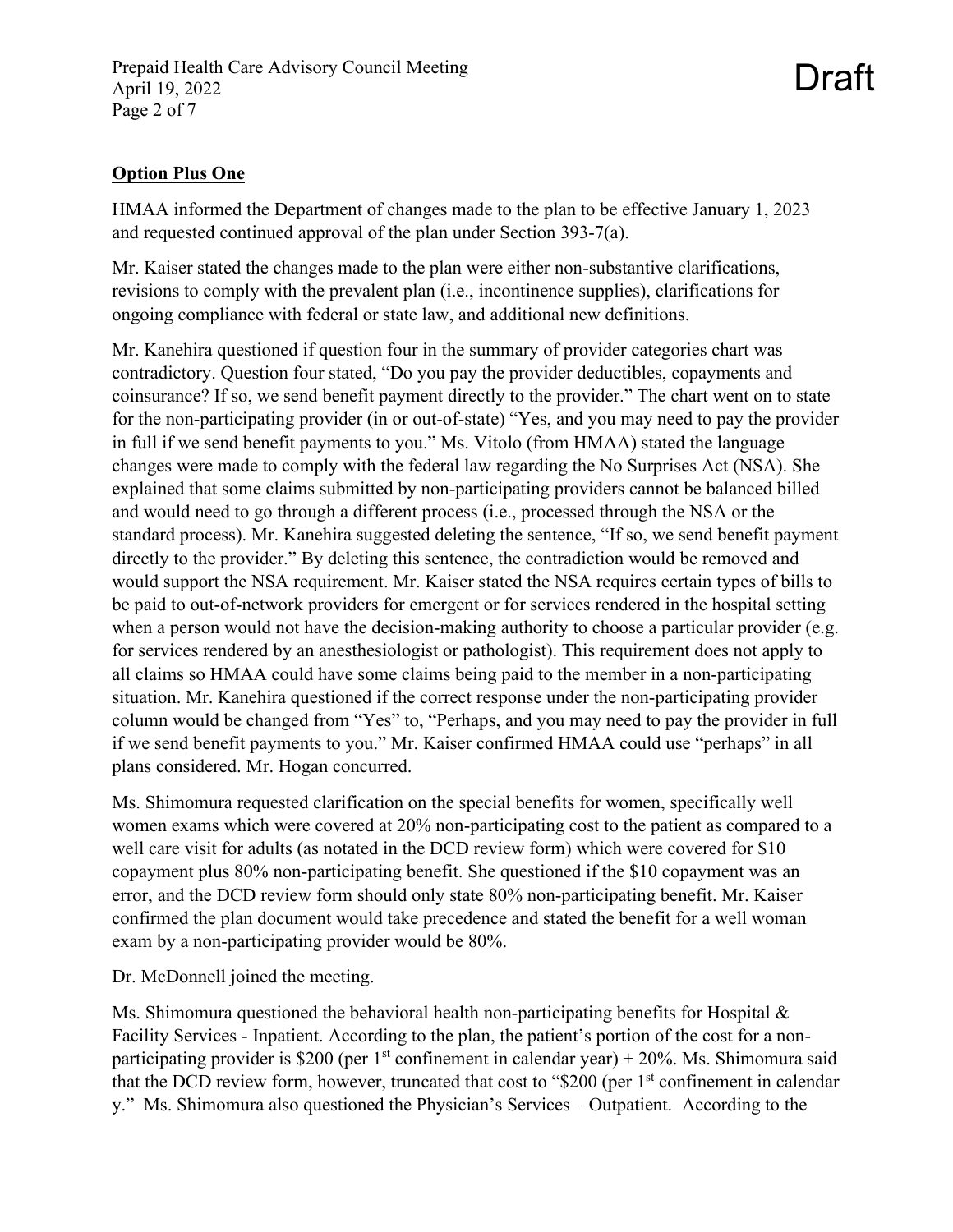plan, the cost to the patient is  $$10 + 20\%$  for non-participating provider; however, the chart shows the benefit as 80%. Mr. Kaiser confirmed that the plan was correct. Ms. Shimomura also questioned the Physician Services – Inpatient. According to the plan, the cost to the patient is 20%, but the chart shows the cost to be "\$200 (per  $1<sup>st</sup>$  confinement ...). Mr. Kaiser confirmed the costs and benefits were as stated in the plan document.

Ms. White questioned where the pre-admission certification penalty was located in the document; adding if the approval was not received, would the benefits be denied? Ms. Pang stated the document referred to Chapter Eight, dispute resolution, but no details were found. Ms. Shimomura questioned if the penalty was the denial of benefits versus a penalty of a dollar amount. HMAA confirmed the penalty was the denial of benefits. Mr. Kaiser stated HMAA would add a sentence to the plan document for clarification. Ms. White suggested to add language informing the claimant that all services being denied would be the responsibility of the claimant. Mr. Kaiser stated if the claimant elected to have the procedure without a pre-admission certification, the claimant would be responsible for the cost. Mr. Hogan concurred.

Ms. Pang questioned if HMAA's HiDoc service had contact information such as a website or phone number for the member and the plan sponsor to reference. Mr. Kaiser stated HMAA would add this information.

Mr. Kanehira commented on the additional language regarding extended care facility. The plan document read, "Care is for skilled nursing case, sub-acute care, or long-term acute care rendered in an extended care facility." Mr. Kaiser stated the more appropriate word for "case" would be "care". Mr. Kanehira agreed. Mr. Kaiser agreed to change the word across all plans.

Ms. Shimomura questioned if the non-participating benefit for hospice care was 100%. Mr. Kaiser confirmed.

Ms. Pang questioned the procedure regarding eligibility for coverage and the enrollment process. She questioned if a member did not submit their enrollment form within the four-week window, would an exception be allowed to enroll in the plan after the fact. Mr. Kaiser stated HMAA would evaluate the situation on a case-by-case basis, further exploring the cause of the situation. Ms. Pang asked if there was a time limit for the review. Mr. Kaiser explained HMAA would look at all the issues surrounding the facts and circumstances of that particular situation. He stated it was easier if the incident occurred within three months of the date and HMAA may ask the member to answer some medical questions. HMAA wanted to ensure the late enrollment was not done intentionally.

A motion was made by Dr. McDonnell to recommend continued approval of the plan under Section 393-7(a) provided:

1. The language is amended to clarify if HMAA will send benefit payments directly to the provider or the member based on the circumstance;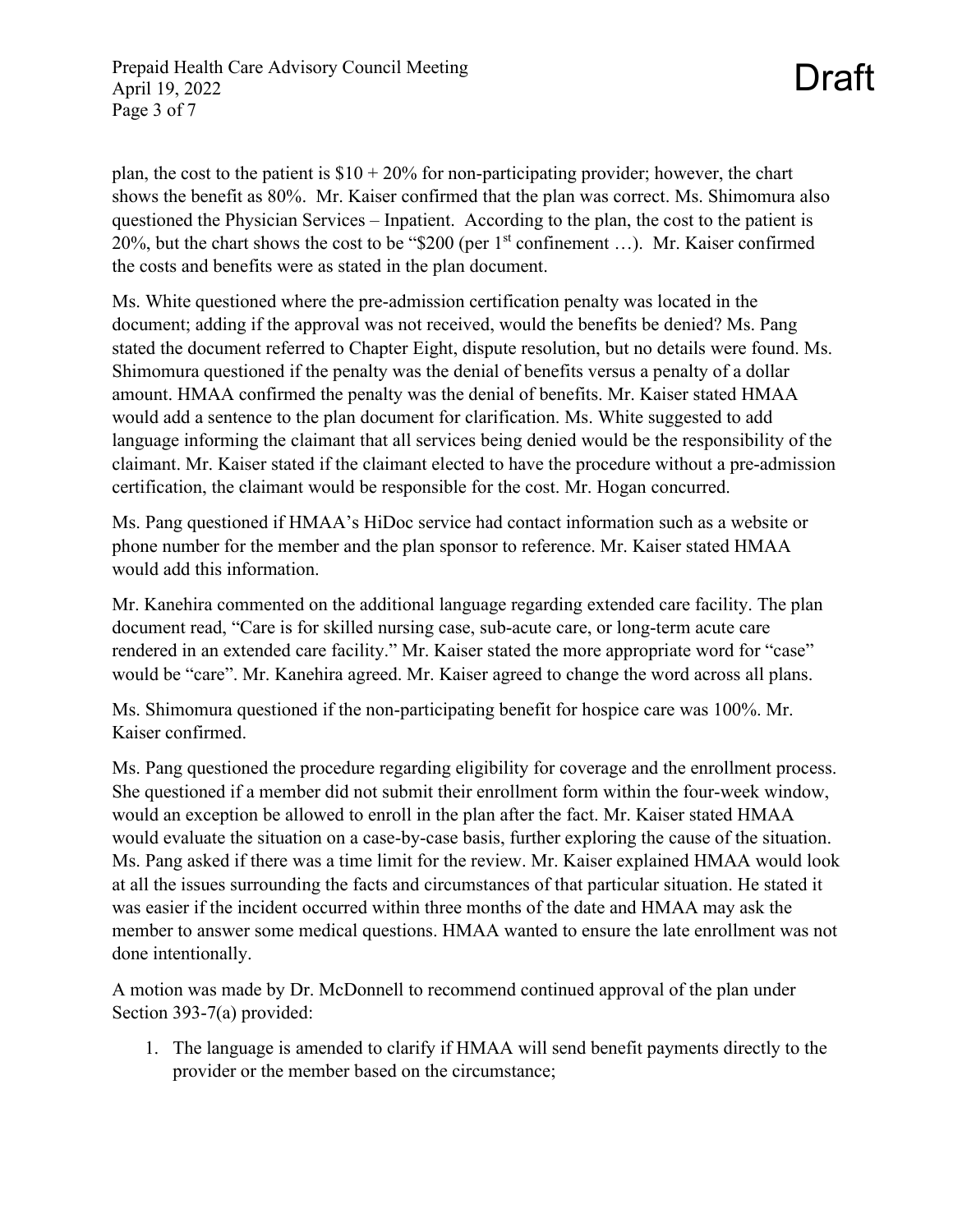Draft

- 3. The language is amended to include contact information (website or phone number) for HiDoc services; and
- 4. "Extended case facility" is corrected to "Extended care facility."

The motion was seconded by Ms. Shimomura and carried by unanimous vote.

# **Option Plus Two**

HMAA informed the Department of changes made to the plan to be effective January 1, 2023 and requested continued approval of the plan under Section 393-7(a).

Mr. Kaiser stated the changes made in Options Plus One will be implemented in Options Plus Two.

A motion was made by Mr. Hogan to recommend continued approval of the plan under Section 393-7(a) provided:

- 1. The language is amended to clarify if HMAA will send benefit payments directly to the provider or the member based on the circumstance;
- 2. The language is amended to inform the member they could be responsible for expenses from a non-participating provider if they do not receive an authorization from HMAA for pre-certification;
- 3. The language is amended to include contact information (website or phone number) for HiDoc services; and
- 4. "Extended case facility" is corrected to "Extended care facility."

The motion was seconded by Mr. Kanehira and carried by unanimous vote.

# **Comprehensive Plus Plan**

HMAA informed the Department of changes made to the plan to be effective January 1, 2023 and requested continued approval of the plan under Section 393-7(a).

Mr. Kaiser stated the changes made in the previous plan will be implemented in the Comprehensive Plus Plan.

Mr. Kanehira questioned why the plan document omitted the question in the summary of provider categories grid regarding the lowering of coinsurance percentage. Mr. Kaiser stated the question was not applicable.

Mr. Hogan mentioned the benefits for physical and occupational (outpatient) therapy for the NPO in the DCD review form conflicted with what was in the Plan. The benefit in the Plan was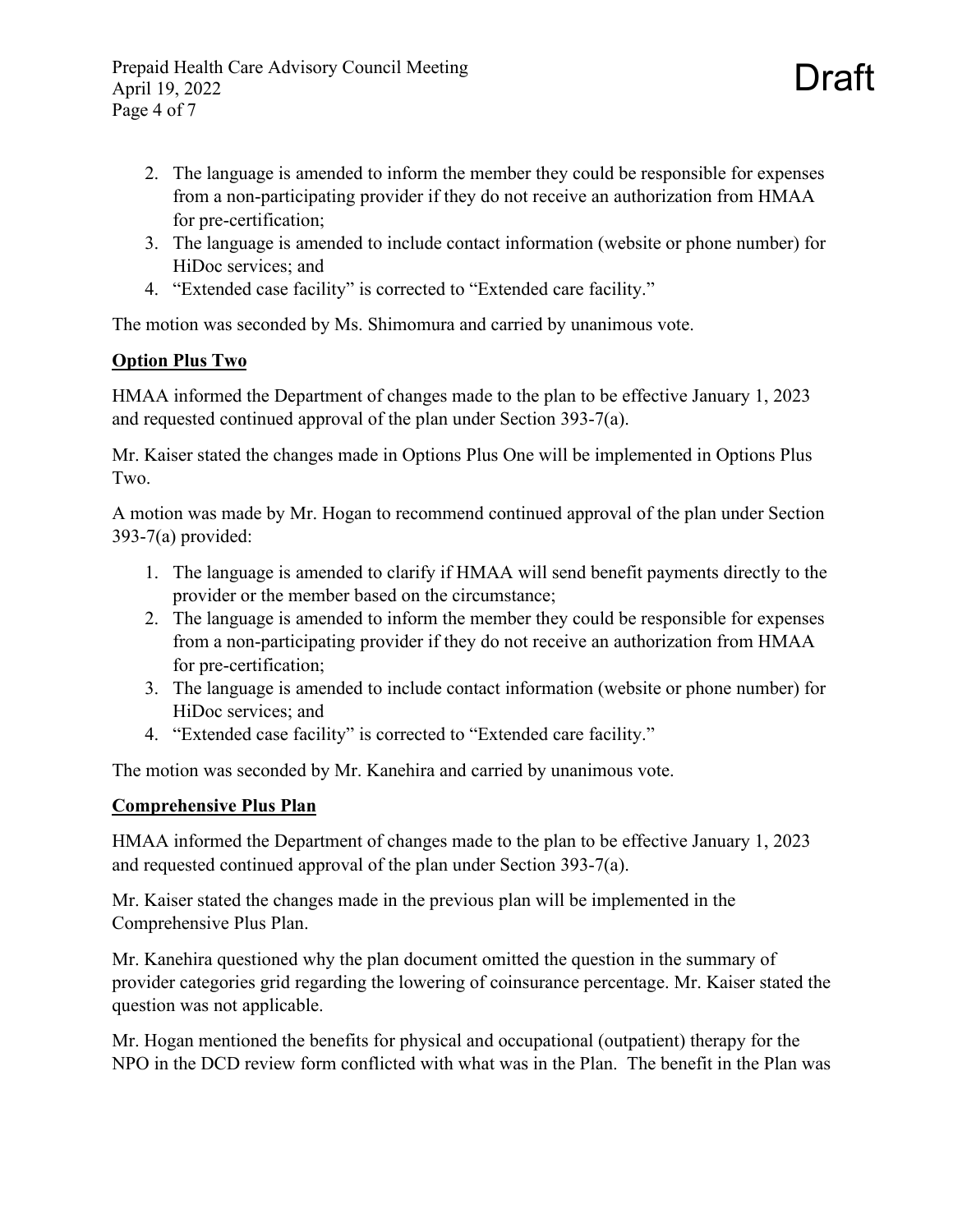Mr. Hogan mentioned the DCD review form appeared to have been missing information regarding the benefits for naturopathic services. The benefit was 80% PPO and 80% NPO up to a combined annual maximum of \$1,000 per the plan document, but the review form did not identify the \$1,000 maximum. Mr. Kaiser confirmed the benefits were as stated in the plan document.

Draft

Ms. Shimomura questioned if the physician surgical services (cutting surgery) should be a 90% benefit versus an 80% benefit. Mr. Kaiser confirmed the benefit was 80%.

Ms. Shimomura questioned if pregnancy termination was omitted in error from the special benefits for women section. Mr. Kaiser stated the omitted section was an oversight and that HMAA would include the language in the plan document.

A motion was made by Mr. Kanehira to recommend continued approval of the plan under Section 393-7(a) provided:

- 1. The language is amended to clarify if HMAA will send benefit payments directly to the provider or the member based on the circumstance;
- 2. The language is amended to inform the member they could be responsible for expenses from a non-participating provider if they do not receive an authorization from HMAA for pre-certification;
- 3. The language is amended to include contact information (website or phone number) for HiDoc services;
- 4. "Extended case facility" is corrected to "Extended care facility;" and
- 5. Pregnancy termination is covered.

The motion was seconded by Mr. Hogan and carried by unanimous vote.

# **HMAA 90/10 PPO Plan**

HMAA informed the Department of changes made to the plan to be effective January 1, 2023 and requested continued approval of the plan under Section 393-7(a).

A motion was made by Ms. White to recommend continued approval of the plan under Section 393-7(a) provided:

- 1. The language is amended to clarify if HMAA will send benefit payments directly to the provider or the member based on the circumstance;
- 2. The language is amended to inform the member they could be responsible for expenses from a non-participating provider if they do not receive an authorization from HMAA for pre-certification;
- 3. The language is amended to include contact information (website or phone number) for HiDoc services; and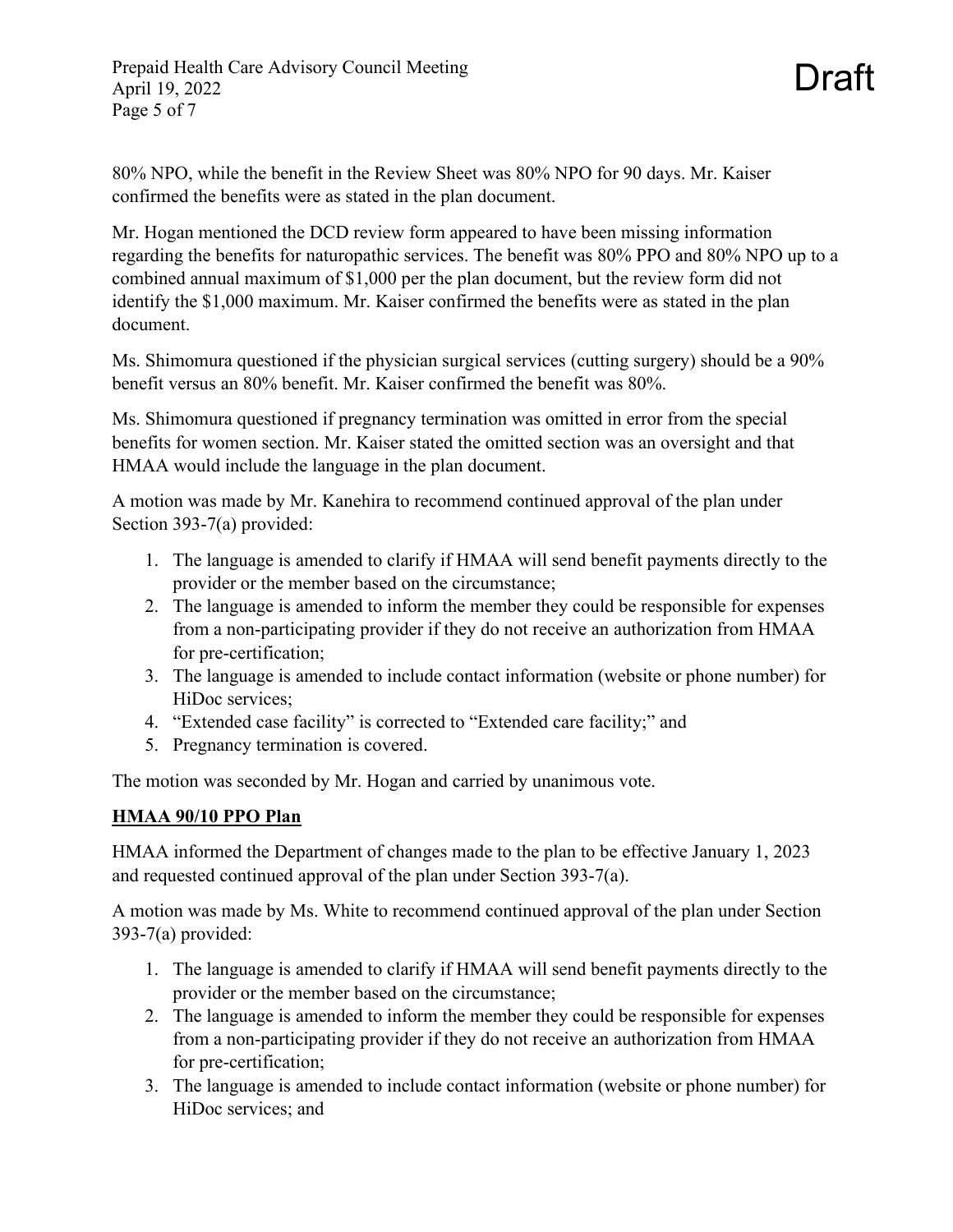Prepaid Health Care Advisory Council Meeting April 19, 2022 Page 6 of 7

Draft

4. "Extended case facility" is corrected to "Extended care facility."

The motion was seconded by Mr. Kanehira and carried by unanimous vote.

# **HMAA PPO (7B)**

HMAA informed the Department of changes made to the plan to be effective January 1, 2023 and requested continued approval of the plan under Section 393-7(b).

Mr. Kaiser stated the similar changes made to the 7(a) plans would be made to the 7(b) plan.

Ms. Shimomura questioned the difference between the behavioral health (mental health and substance abuse) section of the benefit and payment chart versus the DCD review form. She stated the plan document indicated the physician services (outpatient) was \$15 participating copayment and \$25 non-participant copayment but highlighted that the DCD review form indicated 80% participating provider and 75% non-participating provider benefits. Mr. Kaiser confirmed the benefits were as stated in the plan document.

Ms. Shimomura questioned the difference between the behavioral health (mental health and substance abuse) section of the benefit and payment chart versus the DCD review form. She stated the plan document indicated the physician services (inpatient) was 100% participating provider benefit and 75% non-participating provider benefits but highlighted that the DCD review form indicated 80% participating provider and 75% non-participating provider benefits. Mr. Kaiser confirmed the benefits were as stated in the plan document.

A motion was made by Ms. Shimomura to recommend continued approval of the plan under Section 393-7(b) provided:

- 1. The language is amended to clarify if HMAA will send benefit payments directly to the provider or the member based on the circumstance;
- 2. The language is amended to inform the member they could be responsible for expenses from a non-participating provider if they do not receive an authorization from HMAA for pre-certification;
- 3. The language is amended to include contact information (website or phone number) for HiDoc services; and
- 4. "Extended case facility" is corrected to "Extended care facility."

The motion was seconded by Dr. McDonnell and carried by unanimous vote.

### **Executive Plan Option (EPO)**

HMAA informed the Department of changes made to the plan to be effective January 1, 2023 and requested continued approval of the plan under Section 393-7(b).

Mr. Kaiser stated the similar changes made to the PPO 7(b) would be made to the EPO plan.